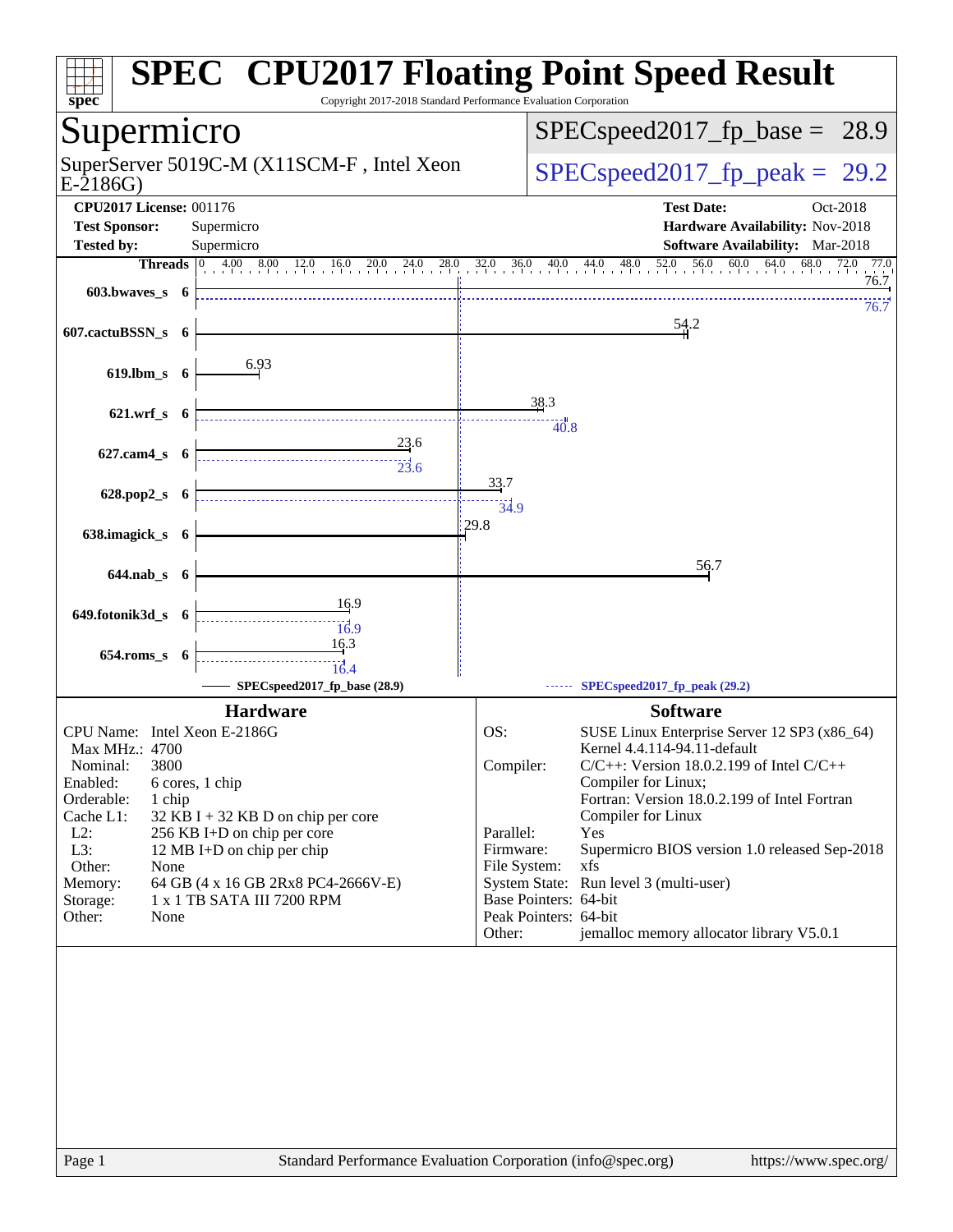

Copyright 2017-2018 Standard Performance Evaluation Corporation

## Supermicro

SuperServer 5019C-M (X11SCM-F, Intel Xeon<br>E-2186G)

 $SPECspeed2017_fp\_base = 28.9$ 

 $SPECspeed2017_fp\_peak = 29.2$ 

**[CPU2017 License:](http://www.spec.org/auto/cpu2017/Docs/result-fields.html#CPU2017License)** 001176 **[Test Date:](http://www.spec.org/auto/cpu2017/Docs/result-fields.html#TestDate)** Oct-2018 **[Test Sponsor:](http://www.spec.org/auto/cpu2017/Docs/result-fields.html#TestSponsor)** Supermicro **[Hardware Availability:](http://www.spec.org/auto/cpu2017/Docs/result-fields.html#HardwareAvailability)** Nov-2018 **[Tested by:](http://www.spec.org/auto/cpu2017/Docs/result-fields.html#Testedby)** Supermicro **[Software Availability:](http://www.spec.org/auto/cpu2017/Docs/result-fields.html#SoftwareAvailability)** Mar-2018

#### **[Results Table](http://www.spec.org/auto/cpu2017/Docs/result-fields.html#ResultsTable)**

|                                    | <b>Base</b>    |                |             |                |       |                |       |                | <b>Peak</b>    |              |                |              |                |              |  |
|------------------------------------|----------------|----------------|-------------|----------------|-------|----------------|-------|----------------|----------------|--------------|----------------|--------------|----------------|--------------|--|
| <b>Benchmark</b>                   | <b>Threads</b> | <b>Seconds</b> | Ratio       | <b>Seconds</b> | Ratio | <b>Seconds</b> | Ratio | <b>Threads</b> | <b>Seconds</b> | <b>Ratio</b> | <b>Seconds</b> | <b>Ratio</b> | <b>Seconds</b> | <b>Ratio</b> |  |
| $603.bwaves$ s                     | 6              | 770            | 76.6        | 769            | 76.7  | 769            | 76.7  |                | 769            | 76.7         | 769            | 76.7         | 770            | 76.7         |  |
| 607.cactuBSSN s                    | 6              | 307            | 54.3        | 307            | 54.2  | 309            | 53.9  | 6              | 307            | 54.3         | 307            | 54.2         | 309            | 53.9         |  |
| $619.1$ bm s                       | 6              | 754            | 6.95        | 756            | 6.93  | 756            | 6.93  | 6              | 754            | 6.95         | 756            | 6.93         | 756            | 6.93         |  |
| $621$ .wrf s                       | 6              | 350            | 37.8        | 345            | 38.3  | 345            | 38.3  | 6              | 322            | 41.1         | 324            | 40.8         | 324            | 40.8         |  |
| $627$ .cam $4$ <sub>s</sub>        | 6              | 376            | 23.6        | 375            | 23.6  | 375            | 23.7  | 6              | 374            | 23.7         | 375            | 23.6         | 375            | 23.6         |  |
| $628.pop2_s$                       | 6              | 351            | 33.8        | 353            | 33.7  | 353            | 33.7  | 6              | 340            | 34.9         | 341            | 34.9         | 341            | 34.8         |  |
| 638.imagick_s                      | 6              | 485            | 29.8        | 484            | 29.8  | 484            | 29.8  | 6              | 485            | 29.8         | 484            | 29.8         | 484            | 29.8         |  |
| $644$ .nab s                       | 6              | 308            | 56.7        | 308            | 56.7  | 308            | 56.6  | 6              | 308            | 56.7         | 308            | 56.7         | 308            | 56.6         |  |
| 649.fotonik3d s                    | 6              | 539            | 16.9        | 539            | 16.9  | 539            | 16.9  | 6              | 539            | <b>16.9</b>  | 539            | 16.9         | 539            | 16.9         |  |
| $654$ .roms s                      | 6              | 966            | <b>16.3</b> | 970            | 16.2  | 966            | 16.3  | 6              | 961            | <b>16.4</b>  | 964            | 16.3         | 960            | 16.4         |  |
| $SPEC speed2017$ fp base =<br>28.9 |                |                |             |                |       |                |       |                |                |              |                |              |                |              |  |

**[SPECspeed2017\\_fp\\_peak =](http://www.spec.org/auto/cpu2017/Docs/result-fields.html#SPECspeed2017fppeak) 29.2**

Results appear in the [order in which they were run.](http://www.spec.org/auto/cpu2017/Docs/result-fields.html#RunOrder) Bold underlined text [indicates a median measurement](http://www.spec.org/auto/cpu2017/Docs/result-fields.html#Median).

#### **[Operating System Notes](http://www.spec.org/auto/cpu2017/Docs/result-fields.html#OperatingSystemNotes)**

Stack size set to unlimited using "ulimit -s unlimited"

#### **[General Notes](http://www.spec.org/auto/cpu2017/Docs/result-fields.html#GeneralNotes)**

Environment variables set by runcpu before the start of the run: KMP\_AFFINITY = "granularity=fine,compact" LD\_LIBRARY\_PATH = "/home/cpu2017/lib/ia32:/home/cpu2017/lib/intel64:/home/cpu2017/je5.0.1-32:/home/cpu2017/je5.0.1-64" OMP\_STACKSIZE = "192M"

 Binaries compiled on a system with 1x Intel Core i7-6700K CPU + 32GB RAM memory using Redhat Enterprise Linux 7.5 Transparent Huge Pages enabled by default Prior to runcpu invocation Filesystem page cache synced and cleared with: sync; echo 3> /proc/sys/vm/drop\_caches

 Yes: The test sponsor attests, as of date of publication, that CVE-2017-5754 (Meltdown) is mitigated in the system as tested and documented. Yes: The test sponsor attests, as of date of publication, that CVE-2017-5753 (Spectre variant 1) is mitigated in the system as tested and documented. Yes: The test sponsor attests, as of date of publication, that CVE-2017-5715 (Spectre variant 2) is mitigated in the system as tested and documented. jemalloc, a general purpose malloc implementation built with the RedHat Enterprise 7.5, and the system compiler gcc 4.8.5 sources available from jemalloc.net or <https://github.com/jemalloc/jemalloc/releases>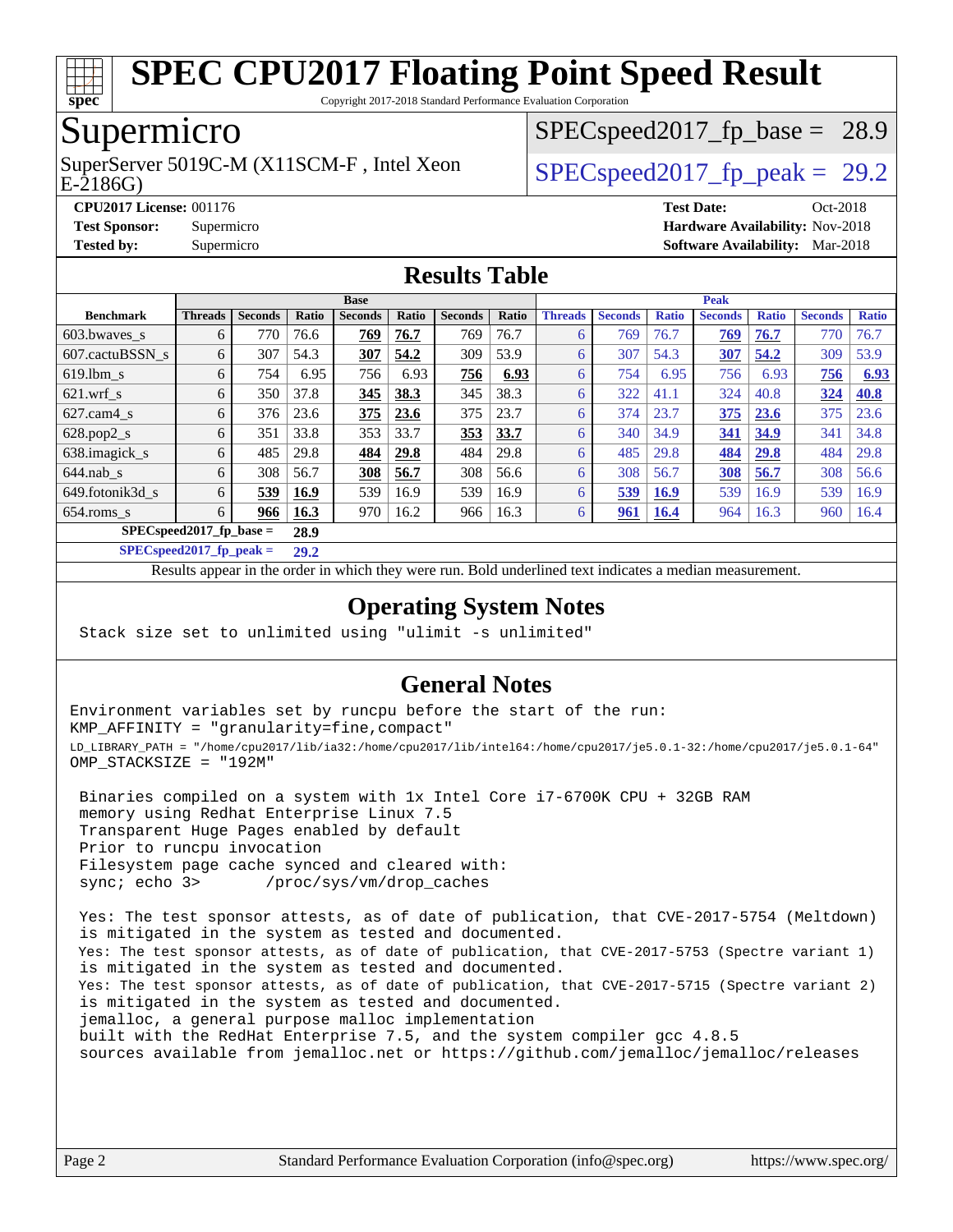

Copyright 2017-2018 Standard Performance Evaluation Corporation

#### Supermicro

E-2186G) SuperServer 5019C-M (X11SCM-F, Intel Xeon  $SPEC speed2017_fp\_peak = 29.2$ 

 $SPECspeed2017_fp\_base = 28.9$ 

**[Tested by:](http://www.spec.org/auto/cpu2017/Docs/result-fields.html#Testedby)** Supermicro **[Software Availability:](http://www.spec.org/auto/cpu2017/Docs/result-fields.html#SoftwareAvailability)** Mar-2018

**[CPU2017 License:](http://www.spec.org/auto/cpu2017/Docs/result-fields.html#CPU2017License)** 001176 **[Test Date:](http://www.spec.org/auto/cpu2017/Docs/result-fields.html#TestDate)** Oct-2018 **[Test Sponsor:](http://www.spec.org/auto/cpu2017/Docs/result-fields.html#TestSponsor)** Supermicro **[Hardware Availability:](http://www.spec.org/auto/cpu2017/Docs/result-fields.html#HardwareAvailability)** Nov-2018

#### **[Platform Notes](http://www.spec.org/auto/cpu2017/Docs/result-fields.html#PlatformNotes)**

Page 3 Standard Performance Evaluation Corporation [\(info@spec.org\)](mailto:info@spec.org) <https://www.spec.org/> BIOS Settings: Hyper-Threading = Disable Sysinfo program /home/cpu2017/bin/sysinfo Rev: r5974 of 2018-05-19 9bcde8f2999c33d61f64985e45859ea9 running on linux-nj8e Thu Oct 25 06:25:23 2018 SUT (System Under Test) info as seen by some common utilities. For more information on this section, see <https://www.spec.org/cpu2017/Docs/config.html#sysinfo> From /proc/cpuinfo model name : Intel(R) Xeon(R) E-2186G CPU @ 3.80GHz 1 "physical id"s (chips) 6 "processors" cores, siblings (Caution: counting these is hw and system dependent. The following excerpts from /proc/cpuinfo might not be reliable. Use with caution.) cpu cores : 6 siblings : 6 physical 0: cores 0 1 2 3 4 5 From lscpu: Architecture: x86\_64 CPU op-mode(s): 32-bit, 64-bit Byte Order: Little Endian  $CPU(s):$  6 On-line CPU(s) list: 0-5 Thread(s) per core: 1 Core(s) per socket: 6 Socket(s): 1 NUMA node(s): 1 Vendor ID: GenuineIntel CPU family: 6 Model: 158 Model name:  $Intel(R)$  Xeon(R) E-2186G CPU @ 3.80GHz Stepping: 10 CPU MHz: 4600.053 CPU max MHz: 4700.0000 CPU min MHz: 800.0000 BogoMIPS: 7583.96 Virtualization: VT-x L1d cache: 32K L1i cache: 32K L2 cache: 256K L3 cache: 12288K NUMA node0 CPU(s): 0-5 Flags: fpu vme de pse tsc msr pae mce cx8 apic sep mtrr pge mca cmov pat pse36 clflush dts acpi mmx fxsr sse sse2 ss ht tm pbe syscall nx pdpe1gb rdtscp **(Continued on next page)**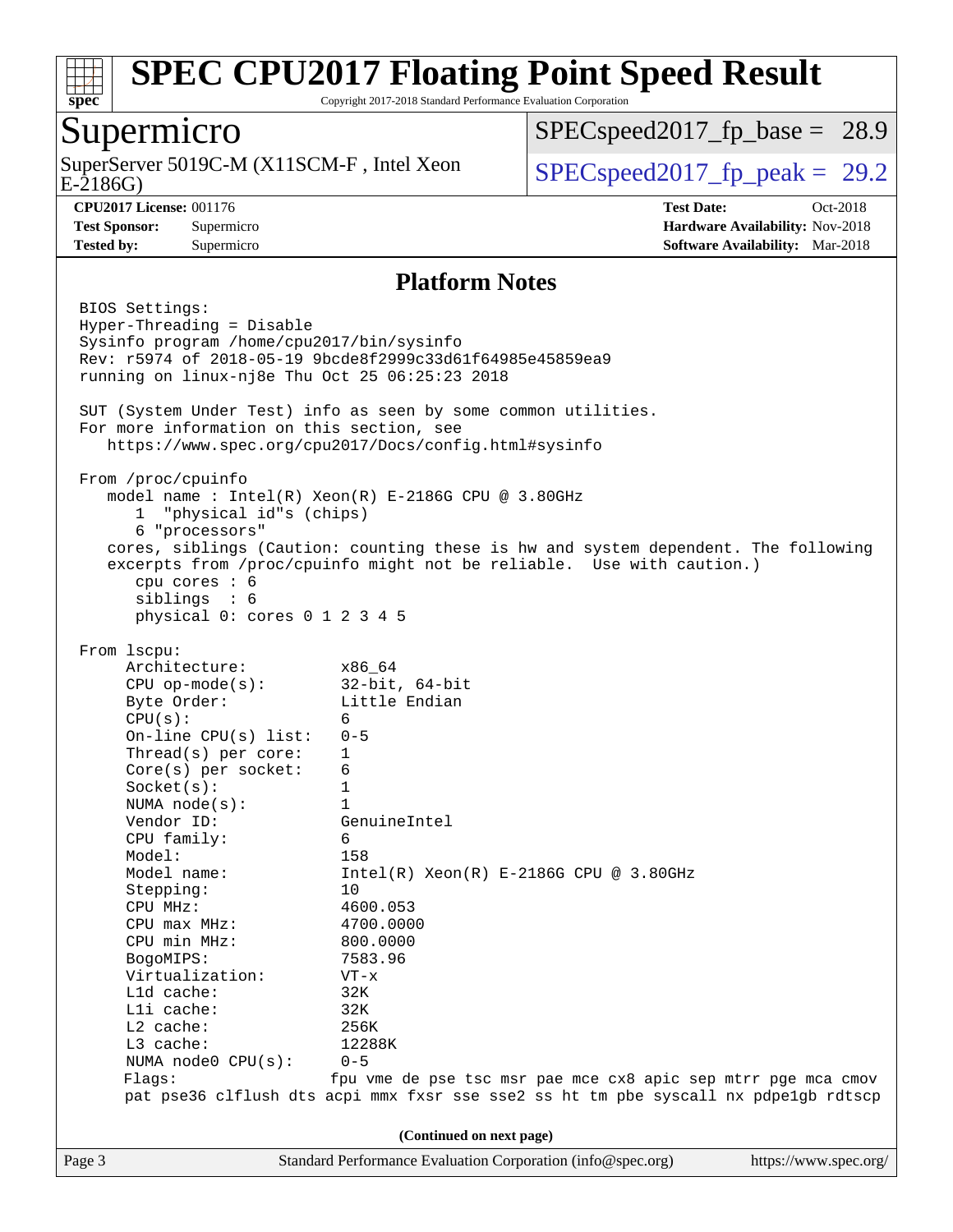

Copyright 2017-2018 Standard Performance Evaluation Corporation

#### Supermicro

E-2186G) SuperServer 5019C-M (X11SCM-F, Intel Xeon  $SPEC speed2017$  fp\_peak = 29.2

 $SPECspeed2017_fp\_base = 28.9$ 

**[Tested by:](http://www.spec.org/auto/cpu2017/Docs/result-fields.html#Testedby)** Supermicro **[Software Availability:](http://www.spec.org/auto/cpu2017/Docs/result-fields.html#SoftwareAvailability)** Mar-2018

**[CPU2017 License:](http://www.spec.org/auto/cpu2017/Docs/result-fields.html#CPU2017License)** 001176 **[Test Date:](http://www.spec.org/auto/cpu2017/Docs/result-fields.html#TestDate)** Oct-2018 **[Test Sponsor:](http://www.spec.org/auto/cpu2017/Docs/result-fields.html#TestSponsor)** Supermicro **[Hardware Availability:](http://www.spec.org/auto/cpu2017/Docs/result-fields.html#HardwareAvailability)** Nov-2018

#### **[Platform Notes \(Continued\)](http://www.spec.org/auto/cpu2017/Docs/result-fields.html#PlatformNotes)**

 lm constant\_tsc art arch\_perfmon pebs bts rep\_good nopl xtopology nonstop\_tsc aperfmperf eagerfpu pni pclmulqdq dtes64 monitor ds\_cpl vmx smx est tm2 ssse3 sdbg fma cx16 xtpr pdcm pcid sse4\_1 sse4\_2 x2apic movbe popcnt tsc\_deadline\_timer aes xsave avx f16c rdrand lahf\_lm abm 3dnowprefetch ida arat epb invpcid\_single pln pts dtherm hwp hwp\_notify hwp\_act\_window hwp\_epp intel\_pt rsb\_ctxsw spec\_ctrl retpoline kaiser tpr\_shadow vnmi flexpriority ept vpid fsgsbase tsc\_adjust bmi1 hle avx2 smep bmi2 erms invpcid rtm mpx rdseed adx smap clflushopt xsaveopt xsavec xgetbv1 /proc/cpuinfo cache data cache size : 12288 KB From numactl --hardware WARNING: a numactl 'node' might or might not correspond to a physical chip. available: 1 nodes (0) node 0 cpus: 0 1 2 3 4 5 node 0 size: 64149 MB node 0 free: 56633 MB node distances: node 0 0: 10 From /proc/meminfo MemTotal: 65689256 kB HugePages Total: 0 Hugepagesize: 2048 kB /usr/bin/lsb\_release -d SUSE Linux Enterprise Server 12 SP3 From /etc/\*release\* /etc/\*version\* SuSE-release: SUSE Linux Enterprise Server 12 (x86\_64) VERSION = 12 PATCHLEVEL = 3 # This file is deprecated and will be removed in a future service pack or release. # Please check /etc/os-release for details about this release. os-release: NAME="SLES" VERSION="12-SP3" VERSION\_ID="12.3" PRETTY\_NAME="SUSE Linux Enterprise Server 12 SP3" ID="sles" ANSI\_COLOR="0;32" CPE\_NAME="cpe:/o:suse:sles:12:sp3" uname -a: Linux linux-nj8e 4.4.114-94.11-default #1 SMP Thu Feb 1 19:28:26 UTC 2018 (4309ff9) **(Continued on next page)**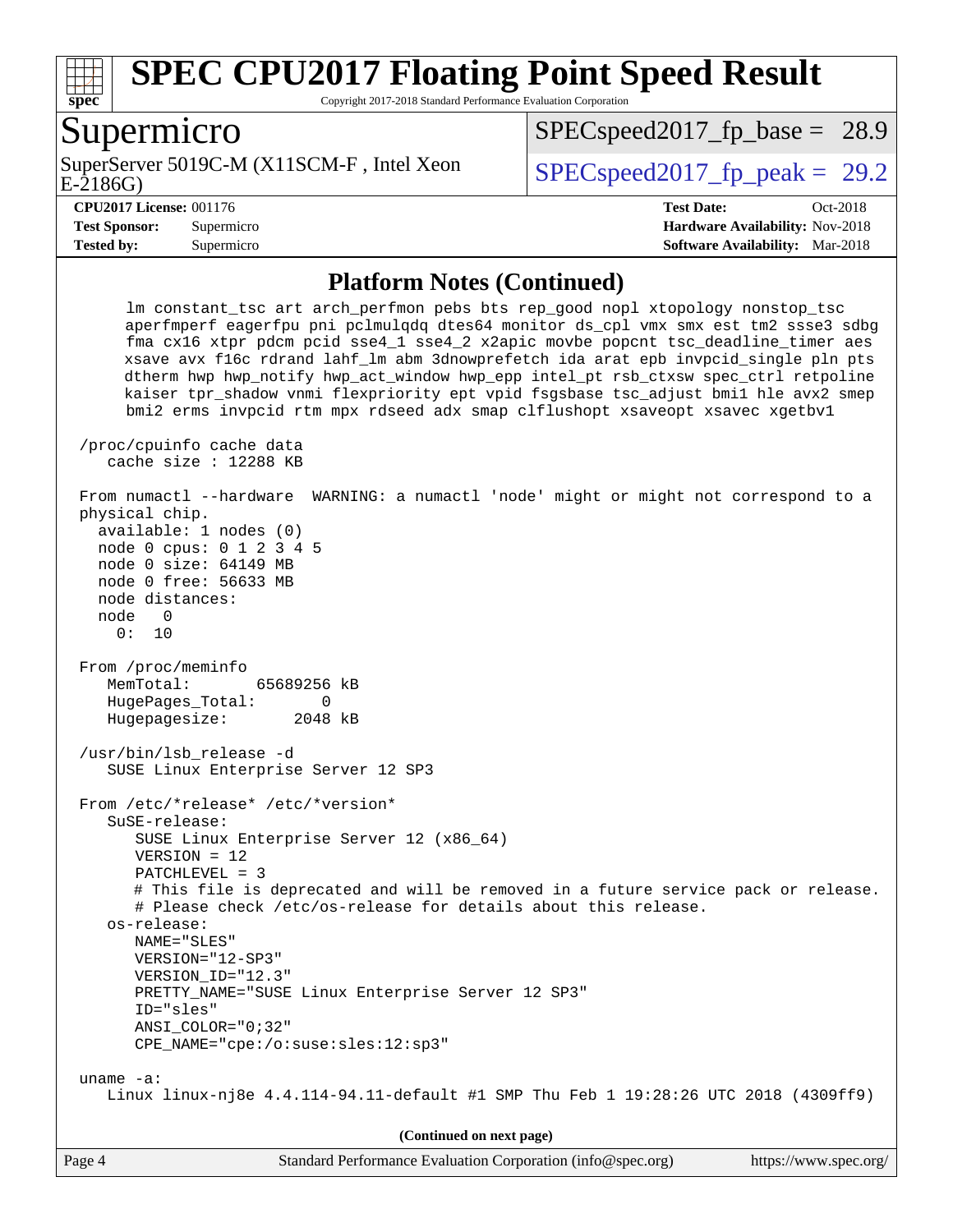

Copyright 2017-2018 Standard Performance Evaluation Corporation

#### Supermicro

E-2186G) SuperServer 5019C-M (X11SCM-F, Intel Xeon  $SPEC speed2017_fp\_peak = 29.2$ 

 $SPECspeed2017_fp\_base = 28.9$ 

**[CPU2017 License:](http://www.spec.org/auto/cpu2017/Docs/result-fields.html#CPU2017License)** 001176 **[Test Date:](http://www.spec.org/auto/cpu2017/Docs/result-fields.html#TestDate)** Oct-2018 **[Test Sponsor:](http://www.spec.org/auto/cpu2017/Docs/result-fields.html#TestSponsor)** Supermicro **[Hardware Availability:](http://www.spec.org/auto/cpu2017/Docs/result-fields.html#HardwareAvailability)** Nov-2018 **[Tested by:](http://www.spec.org/auto/cpu2017/Docs/result-fields.html#Testedby)** Supermicro **[Software Availability:](http://www.spec.org/auto/cpu2017/Docs/result-fields.html#SoftwareAvailability)** Mar-2018

#### **[Platform Notes \(Continued\)](http://www.spec.org/auto/cpu2017/Docs/result-fields.html#PlatformNotes)**

x86\_64 x86\_64 x86\_64 GNU/Linux

Kernel self-reported vulnerability status:

 CVE-2017-5754 (Meltdown): Mitigation: PTI CVE-2017-5753 (Spectre variant 1): Mitigation: Barriers CVE-2017-5715 (Spectre variant 2): Mitigation: IBRS+IBPB

run-level 3 Oct 25 01:53

 SPEC is set to: /home/cpu2017 Filesystem Type Size Used Avail Use% Mounted on /dev/sda4 xfs 890G 32G 858G 4% /home

 Additional information from dmidecode follows. WARNING: Use caution when you interpret this section. The 'dmidecode' program reads system data which is "intended to allow hardware to be accurately determined", but the intent may not be met, as there are frequent changes to hardware, firmware, and the "DMTF SMBIOS" standard. BIOS American Megatrends Inc. 1.0 09/19/2018

 Memory: 4x Micron 18ADF2G72AZ-2G6H1R 16 GB 2 rank 2667

(End of data from sysinfo program)

#### **[Compiler Version Notes](http://www.spec.org/auto/cpu2017/Docs/result-fields.html#CompilerVersionNotes)**

| CC 619.1bm_s(base) 638.imagick_s(base, peak) 644.nab_s(base, peak)                                                         |  |  |  |  |  |
|----------------------------------------------------------------------------------------------------------------------------|--|--|--|--|--|
| $\text{icc}$ (ICC) 18.0.2 20180210<br>Copyright (C) 1985-2018 Intel Corporation. All rights reserved.                      |  |  |  |  |  |
| $CC$ 619.1bm $s$ (peak)                                                                                                    |  |  |  |  |  |
| icc (ICC) 18.0.2 20180210<br>Copyright (C) 1985-2018 Intel Corporation. All rights reserved.                               |  |  |  |  |  |
| FC 607.cactuBSSN s(base, peak)                                                                                             |  |  |  |  |  |
| icpc (ICC) 18.0.2 20180210<br>Copyright (C) 1985-2018 Intel Corporation. All rights reserved.<br>icc (ICC) 18.0.2 20180210 |  |  |  |  |  |
| (Continued on next page)                                                                                                   |  |  |  |  |  |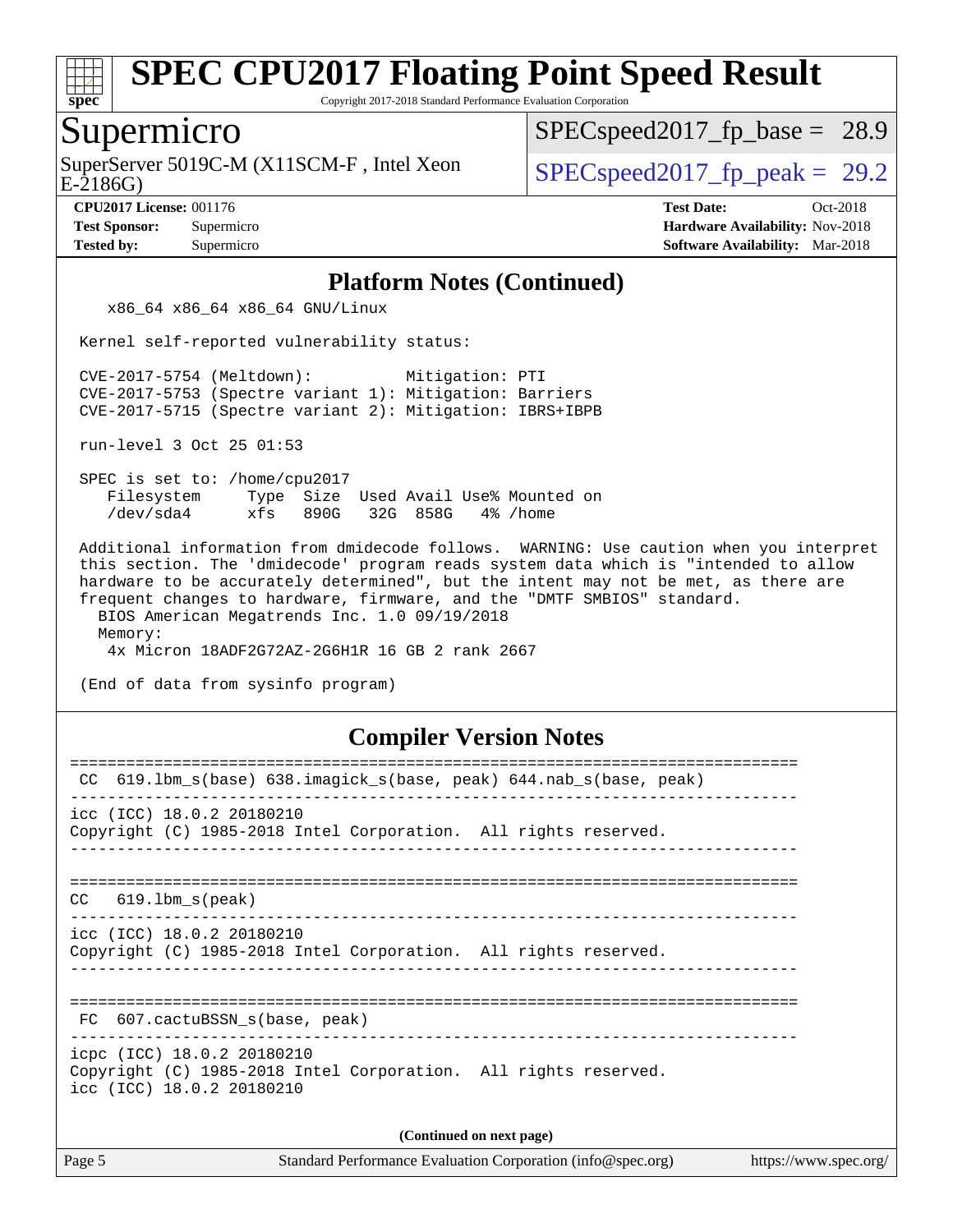

Copyright 2017-2018 Standard Performance Evaluation Corporation

### Supermicro

E-2186G) SuperServer 5019C-M (X11SCM-F, Intel Xeon  $SPEC speed2017_fp\_peak = 29.2$ 

[SPECspeed2017\\_fp\\_base =](http://www.spec.org/auto/cpu2017/Docs/result-fields.html#SPECspeed2017fpbase) 28.9

**[CPU2017 License:](http://www.spec.org/auto/cpu2017/Docs/result-fields.html#CPU2017License)** 001176 **[Test Date:](http://www.spec.org/auto/cpu2017/Docs/result-fields.html#TestDate)** Oct-2018 **[Test Sponsor:](http://www.spec.org/auto/cpu2017/Docs/result-fields.html#TestSponsor)** Supermicro **[Hardware Availability:](http://www.spec.org/auto/cpu2017/Docs/result-fields.html#HardwareAvailability)** Nov-2018 **[Tested by:](http://www.spec.org/auto/cpu2017/Docs/result-fields.html#Testedby)** Supermicro **[Software Availability:](http://www.spec.org/auto/cpu2017/Docs/result-fields.html#SoftwareAvailability)** Mar-2018

#### **[Compiler Version Notes \(Continued\)](http://www.spec.org/auto/cpu2017/Docs/result-fields.html#CompilerVersionNotes)**

| Copyright (C) 1985-2018 Intel Corporation. All rights reserved.<br>ifort (IFORT) 18.0.2 20180210<br>Copyright (C) 1985-2018 Intel Corporation. All rights reserved.                              |  |
|--------------------------------------------------------------------------------------------------------------------------------------------------------------------------------------------------|--|
| FC 603.bwaves_s(base) 649.fotonik3d_s(base) 654.roms_s(base, peak)                                                                                                                               |  |
| ifort (IFORT) 18.0.2 20180210<br>Copyright (C) 1985-2018 Intel Corporation. All rights reserved.                                                                                                 |  |
| 603.bwaves_s(peak) 649.fotonik3d_s(peak)<br>FC                                                                                                                                                   |  |
| ifort (IFORT) 18.0.2 20180210<br>Copyright (C) 1985-2018 Intel Corporation. All rights reserved.                                                                                                 |  |
| CC 621.wrf_s(base) 627.cam4_s(base, peak) 628.pop2_s(base)                                                                                                                                       |  |
| ifort (IFORT) 18.0.2 20180210<br>Copyright (C) 1985-2018 Intel Corporation. All rights reserved.<br>icc (ICC) 18.0.2 20180210                                                                    |  |
| Copyright (C) 1985-2018 Intel Corporation. All rights reserved.                                                                                                                                  |  |
| 621.wrf_s(peak) 628.pop2_s(peak)<br>CC                                                                                                                                                           |  |
| ifort (IFORT) 18.0.2 20180210<br>Copyright (C) 1985-2018 Intel Corporation. All rights reserved.<br>icc (ICC) 18.0.2 20180210<br>Copyright (C) 1985-2018 Intel Corporation. All rights reserved. |  |
|                                                                                                                                                                                                  |  |

## **[Base Compiler Invocation](http://www.spec.org/auto/cpu2017/Docs/result-fields.html#BaseCompilerInvocation)**

[C benchmarks](http://www.spec.org/auto/cpu2017/Docs/result-fields.html#Cbenchmarks): [icc -m64 -std=c11](http://www.spec.org/cpu2017/results/res2018q4/cpu2017-20181112-09602.flags.html#user_CCbase_intel_icc_64bit_c11_33ee0cdaae7deeeab2a9725423ba97205ce30f63b9926c2519791662299b76a0318f32ddfffdc46587804de3178b4f9328c46fa7c2b0cd779d7a61945c91cd35)

[Fortran benchmarks](http://www.spec.org/auto/cpu2017/Docs/result-fields.html#Fortranbenchmarks): [ifort -m64](http://www.spec.org/cpu2017/results/res2018q4/cpu2017-20181112-09602.flags.html#user_FCbase_intel_ifort_64bit_24f2bb282fbaeffd6157abe4f878425411749daecae9a33200eee2bee2fe76f3b89351d69a8130dd5949958ce389cf37ff59a95e7a40d588e8d3a57e0c3fd751)

**(Continued on next page)**

Page 6 Standard Performance Evaluation Corporation [\(info@spec.org\)](mailto:info@spec.org) <https://www.spec.org/>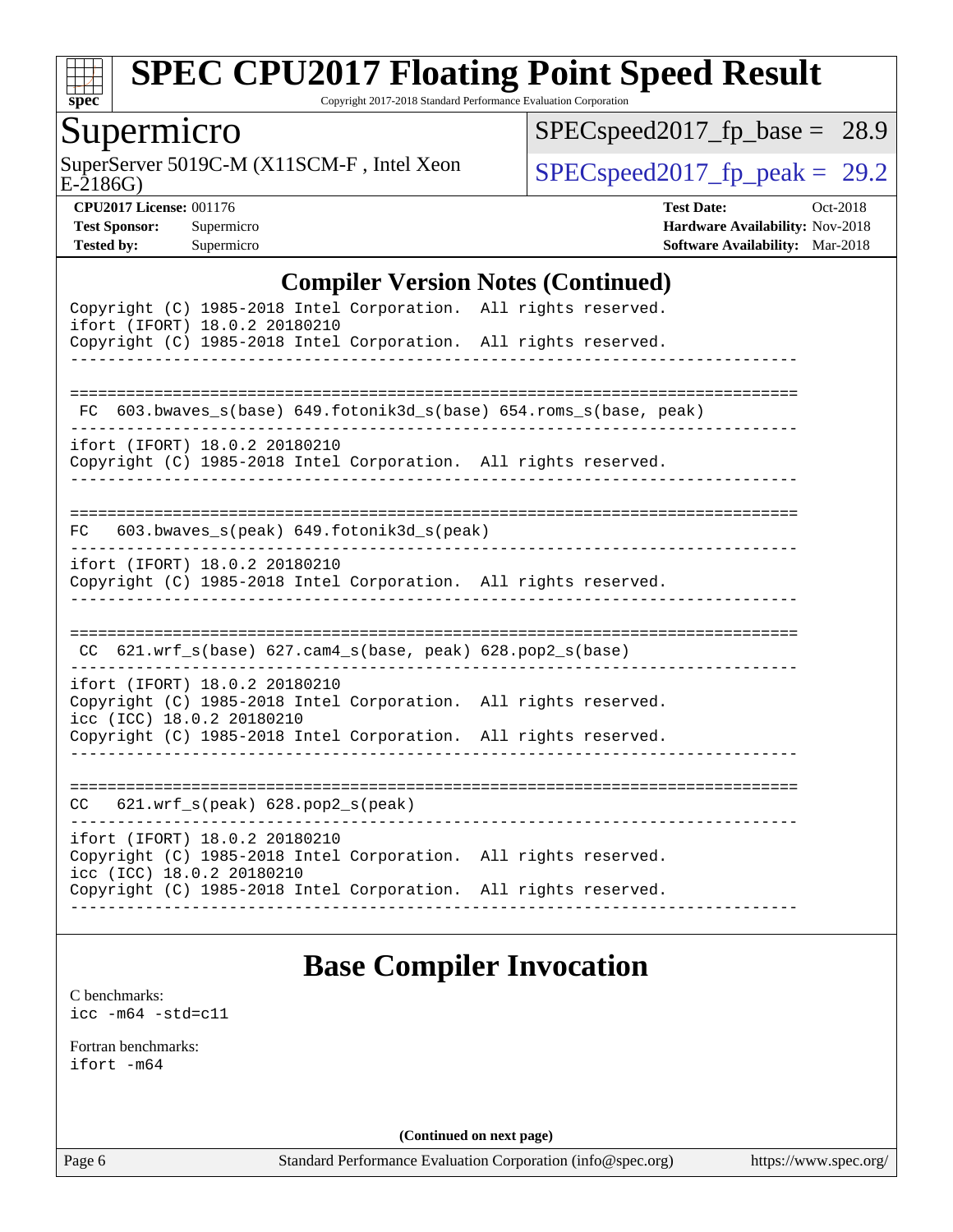

Copyright 2017-2018 Standard Performance Evaluation Corporation

#### Supermicro

E-2186G) SuperServer 5019C-M (X11SCM-F, Intel Xeon  $SPEC speed2017$  fp\_peak = 29.2

 $SPECspeed2017_fp\_base = 28.9$ 

**[CPU2017 License:](http://www.spec.org/auto/cpu2017/Docs/result-fields.html#CPU2017License)** 001176 **[Test Date:](http://www.spec.org/auto/cpu2017/Docs/result-fields.html#TestDate)** Oct-2018 **[Test Sponsor:](http://www.spec.org/auto/cpu2017/Docs/result-fields.html#TestSponsor)** Supermicro **[Hardware Availability:](http://www.spec.org/auto/cpu2017/Docs/result-fields.html#HardwareAvailability)** Nov-2018 **[Tested by:](http://www.spec.org/auto/cpu2017/Docs/result-fields.html#Testedby)** Supermicro **[Software Availability:](http://www.spec.org/auto/cpu2017/Docs/result-fields.html#SoftwareAvailability)** Mar-2018

## **[Base Compiler Invocation \(Continued\)](http://www.spec.org/auto/cpu2017/Docs/result-fields.html#BaseCompilerInvocation)**

[Benchmarks using both Fortran and C](http://www.spec.org/auto/cpu2017/Docs/result-fields.html#BenchmarksusingbothFortranandC): [ifort -m64](http://www.spec.org/cpu2017/results/res2018q4/cpu2017-20181112-09602.flags.html#user_CC_FCbase_intel_ifort_64bit_24f2bb282fbaeffd6157abe4f878425411749daecae9a33200eee2bee2fe76f3b89351d69a8130dd5949958ce389cf37ff59a95e7a40d588e8d3a57e0c3fd751) [icc -m64 -std=c11](http://www.spec.org/cpu2017/results/res2018q4/cpu2017-20181112-09602.flags.html#user_CC_FCbase_intel_icc_64bit_c11_33ee0cdaae7deeeab2a9725423ba97205ce30f63b9926c2519791662299b76a0318f32ddfffdc46587804de3178b4f9328c46fa7c2b0cd779d7a61945c91cd35)

[Benchmarks using Fortran, C, and C++:](http://www.spec.org/auto/cpu2017/Docs/result-fields.html#BenchmarksusingFortranCandCXX) [icpc -m64](http://www.spec.org/cpu2017/results/res2018q4/cpu2017-20181112-09602.flags.html#user_CC_CXX_FCbase_intel_icpc_64bit_4ecb2543ae3f1412ef961e0650ca070fec7b7afdcd6ed48761b84423119d1bf6bdf5cad15b44d48e7256388bc77273b966e5eb805aefd121eb22e9299b2ec9d9) [icc -m64 -std=c11](http://www.spec.org/cpu2017/results/res2018q4/cpu2017-20181112-09602.flags.html#user_CC_CXX_FCbase_intel_icc_64bit_c11_33ee0cdaae7deeeab2a9725423ba97205ce30f63b9926c2519791662299b76a0318f32ddfffdc46587804de3178b4f9328c46fa7c2b0cd779d7a61945c91cd35) [ifort -m64](http://www.spec.org/cpu2017/results/res2018q4/cpu2017-20181112-09602.flags.html#user_CC_CXX_FCbase_intel_ifort_64bit_24f2bb282fbaeffd6157abe4f878425411749daecae9a33200eee2bee2fe76f3b89351d69a8130dd5949958ce389cf37ff59a95e7a40d588e8d3a57e0c3fd751)

#### **[Base Portability Flags](http://www.spec.org/auto/cpu2017/Docs/result-fields.html#BasePortabilityFlags)**

 603.bwaves\_s: [-DSPEC\\_LP64](http://www.spec.org/cpu2017/results/res2018q4/cpu2017-20181112-09602.flags.html#suite_basePORTABILITY603_bwaves_s_DSPEC_LP64) 607.cactuBSSN\_s: [-DSPEC\\_LP64](http://www.spec.org/cpu2017/results/res2018q4/cpu2017-20181112-09602.flags.html#suite_basePORTABILITY607_cactuBSSN_s_DSPEC_LP64) 619.lbm\_s: [-DSPEC\\_LP64](http://www.spec.org/cpu2017/results/res2018q4/cpu2017-20181112-09602.flags.html#suite_basePORTABILITY619_lbm_s_DSPEC_LP64) 621.wrf\_s: [-DSPEC\\_LP64](http://www.spec.org/cpu2017/results/res2018q4/cpu2017-20181112-09602.flags.html#suite_basePORTABILITY621_wrf_s_DSPEC_LP64) [-DSPEC\\_CASE\\_FLAG](http://www.spec.org/cpu2017/results/res2018q4/cpu2017-20181112-09602.flags.html#b621.wrf_s_baseCPORTABILITY_DSPEC_CASE_FLAG) [-convert big\\_endian](http://www.spec.org/cpu2017/results/res2018q4/cpu2017-20181112-09602.flags.html#user_baseFPORTABILITY621_wrf_s_convert_big_endian_c3194028bc08c63ac5d04de18c48ce6d347e4e562e8892b8bdbdc0214820426deb8554edfa529a3fb25a586e65a3d812c835984020483e7e73212c4d31a38223) 627.cam4\_s: [-DSPEC\\_LP64](http://www.spec.org/cpu2017/results/res2018q4/cpu2017-20181112-09602.flags.html#suite_basePORTABILITY627_cam4_s_DSPEC_LP64) [-DSPEC\\_CASE\\_FLAG](http://www.spec.org/cpu2017/results/res2018q4/cpu2017-20181112-09602.flags.html#b627.cam4_s_baseCPORTABILITY_DSPEC_CASE_FLAG) 628.pop2\_s: [-DSPEC\\_LP64](http://www.spec.org/cpu2017/results/res2018q4/cpu2017-20181112-09602.flags.html#suite_basePORTABILITY628_pop2_s_DSPEC_LP64) [-DSPEC\\_CASE\\_FLAG](http://www.spec.org/cpu2017/results/res2018q4/cpu2017-20181112-09602.flags.html#b628.pop2_s_baseCPORTABILITY_DSPEC_CASE_FLAG) [-convert big\\_endian](http://www.spec.org/cpu2017/results/res2018q4/cpu2017-20181112-09602.flags.html#user_baseFPORTABILITY628_pop2_s_convert_big_endian_c3194028bc08c63ac5d04de18c48ce6d347e4e562e8892b8bdbdc0214820426deb8554edfa529a3fb25a586e65a3d812c835984020483e7e73212c4d31a38223) [-assume byterecl](http://www.spec.org/cpu2017/results/res2018q4/cpu2017-20181112-09602.flags.html#user_baseFPORTABILITY628_pop2_s_assume_byterecl_7e47d18b9513cf18525430bbf0f2177aa9bf368bc7a059c09b2c06a34b53bd3447c950d3f8d6c70e3faf3a05c8557d66a5798b567902e8849adc142926523472) 638.imagick\_s: [-DSPEC\\_LP64](http://www.spec.org/cpu2017/results/res2018q4/cpu2017-20181112-09602.flags.html#suite_basePORTABILITY638_imagick_s_DSPEC_LP64) 644.nab\_s: [-DSPEC\\_LP64](http://www.spec.org/cpu2017/results/res2018q4/cpu2017-20181112-09602.flags.html#suite_basePORTABILITY644_nab_s_DSPEC_LP64) 649.fotonik3d\_s: [-DSPEC\\_LP64](http://www.spec.org/cpu2017/results/res2018q4/cpu2017-20181112-09602.flags.html#suite_basePORTABILITY649_fotonik3d_s_DSPEC_LP64) 654.roms\_s: [-DSPEC\\_LP64](http://www.spec.org/cpu2017/results/res2018q4/cpu2017-20181112-09602.flags.html#suite_basePORTABILITY654_roms_s_DSPEC_LP64)

## **[Base Optimization Flags](http://www.spec.org/auto/cpu2017/Docs/result-fields.html#BaseOptimizationFlags)**

#### [C benchmarks](http://www.spec.org/auto/cpu2017/Docs/result-fields.html#Cbenchmarks):

[-Wl,-z,muldefs](http://www.spec.org/cpu2017/results/res2018q4/cpu2017-20181112-09602.flags.html#user_CCbase_link_force_multiple1_b4cbdb97b34bdee9ceefcfe54f4c8ea74255f0b02a4b23e853cdb0e18eb4525ac79b5a88067c842dd0ee6996c24547a27a4b99331201badda8798ef8a743f577) [-xCORE-AVX2](http://www.spec.org/cpu2017/results/res2018q4/cpu2017-20181112-09602.flags.html#user_CCbase_f-xCORE-AVX2) [-ipo](http://www.spec.org/cpu2017/results/res2018q4/cpu2017-20181112-09602.flags.html#user_CCbase_f-ipo) [-O3](http://www.spec.org/cpu2017/results/res2018q4/cpu2017-20181112-09602.flags.html#user_CCbase_f-O3) [-no-prec-div](http://www.spec.org/cpu2017/results/res2018q4/cpu2017-20181112-09602.flags.html#user_CCbase_f-no-prec-div) [-qopt-prefetch](http://www.spec.org/cpu2017/results/res2018q4/cpu2017-20181112-09602.flags.html#user_CCbase_f-qopt-prefetch) [-ffinite-math-only](http://www.spec.org/cpu2017/results/res2018q4/cpu2017-20181112-09602.flags.html#user_CCbase_f_finite_math_only_cb91587bd2077682c4b38af759c288ed7c732db004271a9512da14a4f8007909a5f1427ecbf1a0fb78ff2a814402c6114ac565ca162485bbcae155b5e4258871) [-qopt-mem-layout-trans=3](http://www.spec.org/cpu2017/results/res2018q4/cpu2017-20181112-09602.flags.html#user_CCbase_f-qopt-mem-layout-trans_de80db37974c74b1f0e20d883f0b675c88c3b01e9d123adea9b28688d64333345fb62bc4a798493513fdb68f60282f9a726aa07f478b2f7113531aecce732043) [-qopenmp](http://www.spec.org/cpu2017/results/res2018q4/cpu2017-20181112-09602.flags.html#user_CCbase_qopenmp_16be0c44f24f464004c6784a7acb94aca937f053568ce72f94b139a11c7c168634a55f6653758ddd83bcf7b8463e8028bb0b48b77bcddc6b78d5d95bb1df2967) [-DSPEC\\_OPENMP](http://www.spec.org/cpu2017/results/res2018q4/cpu2017-20181112-09602.flags.html#suite_CCbase_DSPEC_OPENMP) [-L/usr/local/je5.0.1-64/lib](http://www.spec.org/cpu2017/results/res2018q4/cpu2017-20181112-09602.flags.html#user_CCbase_jemalloc_link_path64_4b10a636b7bce113509b17f3bd0d6226c5fb2346b9178c2d0232c14f04ab830f976640479e5c33dc2bcbbdad86ecfb6634cbbd4418746f06f368b512fced5394) [-ljemalloc](http://www.spec.org/cpu2017/results/res2018q4/cpu2017-20181112-09602.flags.html#user_CCbase_jemalloc_link_lib_d1249b907c500fa1c0672f44f562e3d0f79738ae9e3c4a9c376d49f265a04b9c99b167ecedbf6711b3085be911c67ff61f150a17b3472be731631ba4d0471706)

[Fortran benchmarks](http://www.spec.org/auto/cpu2017/Docs/result-fields.html#Fortranbenchmarks):

[-Wl,-z,muldefs](http://www.spec.org/cpu2017/results/res2018q4/cpu2017-20181112-09602.flags.html#user_FCbase_link_force_multiple1_b4cbdb97b34bdee9ceefcfe54f4c8ea74255f0b02a4b23e853cdb0e18eb4525ac79b5a88067c842dd0ee6996c24547a27a4b99331201badda8798ef8a743f577) [-DSPEC\\_OPENMP](http://www.spec.org/cpu2017/results/res2018q4/cpu2017-20181112-09602.flags.html#suite_FCbase_DSPEC_OPENMP) [-xCORE-AVX2](http://www.spec.org/cpu2017/results/res2018q4/cpu2017-20181112-09602.flags.html#user_FCbase_f-xCORE-AVX2) [-ipo](http://www.spec.org/cpu2017/results/res2018q4/cpu2017-20181112-09602.flags.html#user_FCbase_f-ipo) [-O3](http://www.spec.org/cpu2017/results/res2018q4/cpu2017-20181112-09602.flags.html#user_FCbase_f-O3) [-no-prec-div](http://www.spec.org/cpu2017/results/res2018q4/cpu2017-20181112-09602.flags.html#user_FCbase_f-no-prec-div) [-qopt-prefetch](http://www.spec.org/cpu2017/results/res2018q4/cpu2017-20181112-09602.flags.html#user_FCbase_f-qopt-prefetch) [-ffinite-math-only](http://www.spec.org/cpu2017/results/res2018q4/cpu2017-20181112-09602.flags.html#user_FCbase_f_finite_math_only_cb91587bd2077682c4b38af759c288ed7c732db004271a9512da14a4f8007909a5f1427ecbf1a0fb78ff2a814402c6114ac565ca162485bbcae155b5e4258871) [-qopt-mem-layout-trans=3](http://www.spec.org/cpu2017/results/res2018q4/cpu2017-20181112-09602.flags.html#user_FCbase_f-qopt-mem-layout-trans_de80db37974c74b1f0e20d883f0b675c88c3b01e9d123adea9b28688d64333345fb62bc4a798493513fdb68f60282f9a726aa07f478b2f7113531aecce732043) [-qopenmp](http://www.spec.org/cpu2017/results/res2018q4/cpu2017-20181112-09602.flags.html#user_FCbase_qopenmp_16be0c44f24f464004c6784a7acb94aca937f053568ce72f94b139a11c7c168634a55f6653758ddd83bcf7b8463e8028bb0b48b77bcddc6b78d5d95bb1df2967) [-nostandard-realloc-lhs](http://www.spec.org/cpu2017/results/res2018q4/cpu2017-20181112-09602.flags.html#user_FCbase_f_2003_std_realloc_82b4557e90729c0f113870c07e44d33d6f5a304b4f63d4c15d2d0f1fab99f5daaed73bdb9275d9ae411527f28b936061aa8b9c8f2d63842963b95c9dd6426b8a) [-L/usr/local/je5.0.1-64/lib](http://www.spec.org/cpu2017/results/res2018q4/cpu2017-20181112-09602.flags.html#user_FCbase_jemalloc_link_path64_4b10a636b7bce113509b17f3bd0d6226c5fb2346b9178c2d0232c14f04ab830f976640479e5c33dc2bcbbdad86ecfb6634cbbd4418746f06f368b512fced5394) [-ljemalloc](http://www.spec.org/cpu2017/results/res2018q4/cpu2017-20181112-09602.flags.html#user_FCbase_jemalloc_link_lib_d1249b907c500fa1c0672f44f562e3d0f79738ae9e3c4a9c376d49f265a04b9c99b167ecedbf6711b3085be911c67ff61f150a17b3472be731631ba4d0471706)

#### [Benchmarks using both Fortran and C](http://www.spec.org/auto/cpu2017/Docs/result-fields.html#BenchmarksusingbothFortranandC):

[-Wl,-z,muldefs](http://www.spec.org/cpu2017/results/res2018q4/cpu2017-20181112-09602.flags.html#user_CC_FCbase_link_force_multiple1_b4cbdb97b34bdee9ceefcfe54f4c8ea74255f0b02a4b23e853cdb0e18eb4525ac79b5a88067c842dd0ee6996c24547a27a4b99331201badda8798ef8a743f577) [-xCORE-AVX2](http://www.spec.org/cpu2017/results/res2018q4/cpu2017-20181112-09602.flags.html#user_CC_FCbase_f-xCORE-AVX2) [-ipo](http://www.spec.org/cpu2017/results/res2018q4/cpu2017-20181112-09602.flags.html#user_CC_FCbase_f-ipo) [-O3](http://www.spec.org/cpu2017/results/res2018q4/cpu2017-20181112-09602.flags.html#user_CC_FCbase_f-O3) [-no-prec-div](http://www.spec.org/cpu2017/results/res2018q4/cpu2017-20181112-09602.flags.html#user_CC_FCbase_f-no-prec-div) [-qopt-prefetch](http://www.spec.org/cpu2017/results/res2018q4/cpu2017-20181112-09602.flags.html#user_CC_FCbase_f-qopt-prefetch) [-ffinite-math-only](http://www.spec.org/cpu2017/results/res2018q4/cpu2017-20181112-09602.flags.html#user_CC_FCbase_f_finite_math_only_cb91587bd2077682c4b38af759c288ed7c732db004271a9512da14a4f8007909a5f1427ecbf1a0fb78ff2a814402c6114ac565ca162485bbcae155b5e4258871) [-qopt-mem-layout-trans=3](http://www.spec.org/cpu2017/results/res2018q4/cpu2017-20181112-09602.flags.html#user_CC_FCbase_f-qopt-mem-layout-trans_de80db37974c74b1f0e20d883f0b675c88c3b01e9d123adea9b28688d64333345fb62bc4a798493513fdb68f60282f9a726aa07f478b2f7113531aecce732043) [-qopenmp](http://www.spec.org/cpu2017/results/res2018q4/cpu2017-20181112-09602.flags.html#user_CC_FCbase_qopenmp_16be0c44f24f464004c6784a7acb94aca937f053568ce72f94b139a11c7c168634a55f6653758ddd83bcf7b8463e8028bb0b48b77bcddc6b78d5d95bb1df2967) [-DSPEC\\_OPENMP](http://www.spec.org/cpu2017/results/res2018q4/cpu2017-20181112-09602.flags.html#suite_CC_FCbase_DSPEC_OPENMP) [-nostandard-realloc-lhs](http://www.spec.org/cpu2017/results/res2018q4/cpu2017-20181112-09602.flags.html#user_CC_FCbase_f_2003_std_realloc_82b4557e90729c0f113870c07e44d33d6f5a304b4f63d4c15d2d0f1fab99f5daaed73bdb9275d9ae411527f28b936061aa8b9c8f2d63842963b95c9dd6426b8a) [-L/usr/local/je5.0.1-64/lib](http://www.spec.org/cpu2017/results/res2018q4/cpu2017-20181112-09602.flags.html#user_CC_FCbase_jemalloc_link_path64_4b10a636b7bce113509b17f3bd0d6226c5fb2346b9178c2d0232c14f04ab830f976640479e5c33dc2bcbbdad86ecfb6634cbbd4418746f06f368b512fced5394) [-ljemalloc](http://www.spec.org/cpu2017/results/res2018q4/cpu2017-20181112-09602.flags.html#user_CC_FCbase_jemalloc_link_lib_d1249b907c500fa1c0672f44f562e3d0f79738ae9e3c4a9c376d49f265a04b9c99b167ecedbf6711b3085be911c67ff61f150a17b3472be731631ba4d0471706)

#### [Benchmarks using Fortran, C, and C++:](http://www.spec.org/auto/cpu2017/Docs/result-fields.html#BenchmarksusingFortranCandCXX)

```
-Wl,-z,muldefs -xCORE-AVX2 -ipo -O3 -no-prec-div -qopt-prefetch
-ffinite-math-only -qopt-mem-layout-trans=3 -qopenmp -DSPEC_OPENMP
-nostandard-realloc-lhs -L/usr/local/je5.0.1-64/lib -ljemalloc
```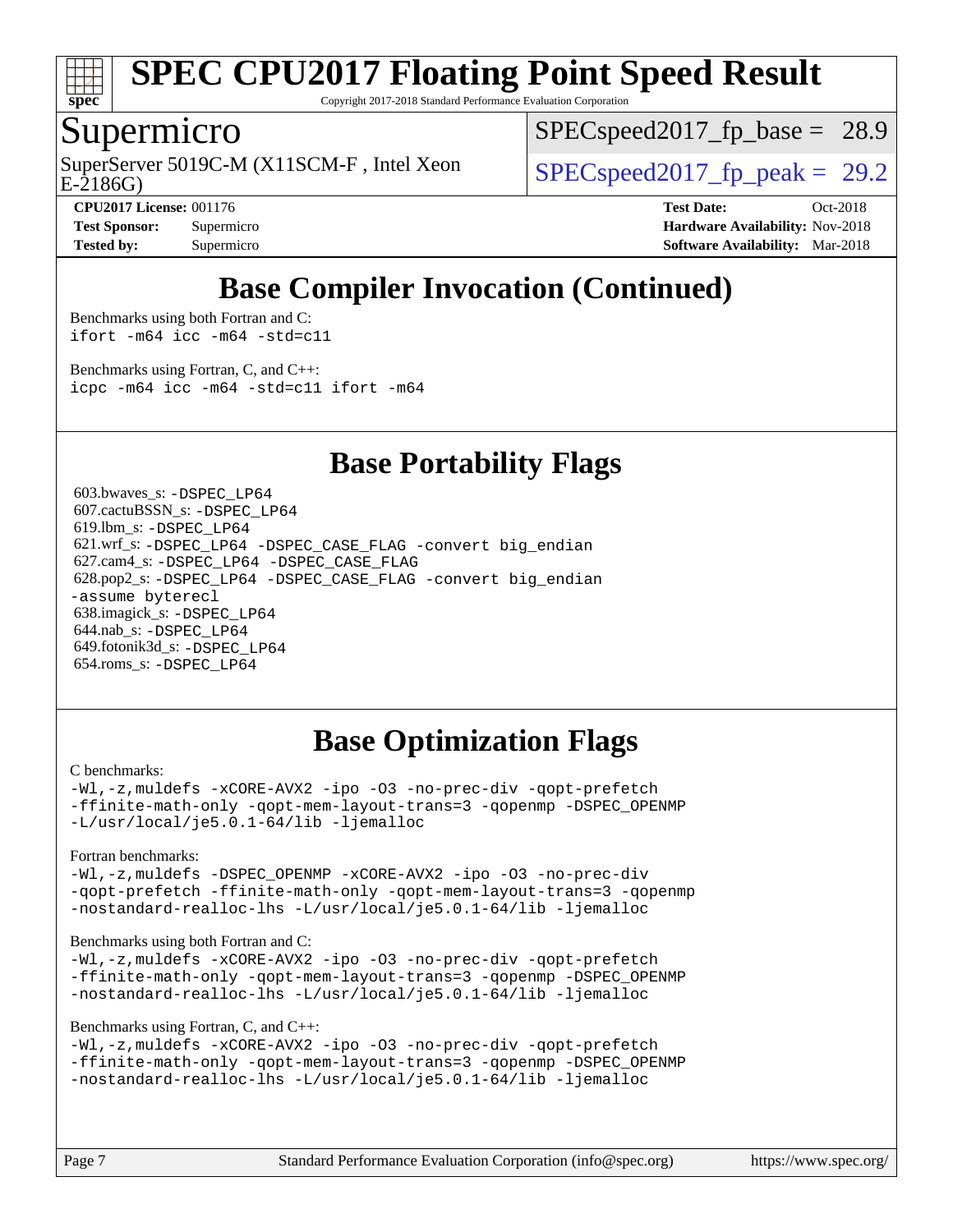

Copyright 2017-2018 Standard Performance Evaluation Corporation

#### Supermicro

E-2186G) SuperServer 5019C-M (X11SCM-F, Intel Xeon  $SPEC speed2017$  fp\_peak = 29.2

 $SPECspeed2017_fp\_base = 28.9$ 

**[CPU2017 License:](http://www.spec.org/auto/cpu2017/Docs/result-fields.html#CPU2017License)** 001176 **[Test Date:](http://www.spec.org/auto/cpu2017/Docs/result-fields.html#TestDate)** Oct-2018 **[Test Sponsor:](http://www.spec.org/auto/cpu2017/Docs/result-fields.html#TestSponsor)** Supermicro **[Hardware Availability:](http://www.spec.org/auto/cpu2017/Docs/result-fields.html#HardwareAvailability)** Nov-2018 **[Tested by:](http://www.spec.org/auto/cpu2017/Docs/result-fields.html#Testedby)** Supermicro **[Software Availability:](http://www.spec.org/auto/cpu2017/Docs/result-fields.html#SoftwareAvailability)** Mar-2018

## **[Peak Compiler Invocation](http://www.spec.org/auto/cpu2017/Docs/result-fields.html#PeakCompilerInvocation)**

[C benchmarks](http://www.spec.org/auto/cpu2017/Docs/result-fields.html#Cbenchmarks): [icc -m64 -std=c11](http://www.spec.org/cpu2017/results/res2018q4/cpu2017-20181112-09602.flags.html#user_CCpeak_intel_icc_64bit_c11_33ee0cdaae7deeeab2a9725423ba97205ce30f63b9926c2519791662299b76a0318f32ddfffdc46587804de3178b4f9328c46fa7c2b0cd779d7a61945c91cd35)

[Fortran benchmarks:](http://www.spec.org/auto/cpu2017/Docs/result-fields.html#Fortranbenchmarks) [ifort -m64](http://www.spec.org/cpu2017/results/res2018q4/cpu2017-20181112-09602.flags.html#user_FCpeak_intel_ifort_64bit_24f2bb282fbaeffd6157abe4f878425411749daecae9a33200eee2bee2fe76f3b89351d69a8130dd5949958ce389cf37ff59a95e7a40d588e8d3a57e0c3fd751)

[Benchmarks using both Fortran and C](http://www.spec.org/auto/cpu2017/Docs/result-fields.html#BenchmarksusingbothFortranandC): [ifort -m64](http://www.spec.org/cpu2017/results/res2018q4/cpu2017-20181112-09602.flags.html#user_CC_FCpeak_intel_ifort_64bit_24f2bb282fbaeffd6157abe4f878425411749daecae9a33200eee2bee2fe76f3b89351d69a8130dd5949958ce389cf37ff59a95e7a40d588e8d3a57e0c3fd751) [icc -m64 -std=c11](http://www.spec.org/cpu2017/results/res2018q4/cpu2017-20181112-09602.flags.html#user_CC_FCpeak_intel_icc_64bit_c11_33ee0cdaae7deeeab2a9725423ba97205ce30f63b9926c2519791662299b76a0318f32ddfffdc46587804de3178b4f9328c46fa7c2b0cd779d7a61945c91cd35)

[Benchmarks using Fortran, C, and C++](http://www.spec.org/auto/cpu2017/Docs/result-fields.html#BenchmarksusingFortranCandCXX): [icpc -m64](http://www.spec.org/cpu2017/results/res2018q4/cpu2017-20181112-09602.flags.html#user_CC_CXX_FCpeak_intel_icpc_64bit_4ecb2543ae3f1412ef961e0650ca070fec7b7afdcd6ed48761b84423119d1bf6bdf5cad15b44d48e7256388bc77273b966e5eb805aefd121eb22e9299b2ec9d9) [icc -m64 -std=c11](http://www.spec.org/cpu2017/results/res2018q4/cpu2017-20181112-09602.flags.html#user_CC_CXX_FCpeak_intel_icc_64bit_c11_33ee0cdaae7deeeab2a9725423ba97205ce30f63b9926c2519791662299b76a0318f32ddfffdc46587804de3178b4f9328c46fa7c2b0cd779d7a61945c91cd35) [ifort -m64](http://www.spec.org/cpu2017/results/res2018q4/cpu2017-20181112-09602.flags.html#user_CC_CXX_FCpeak_intel_ifort_64bit_24f2bb282fbaeffd6157abe4f878425411749daecae9a33200eee2bee2fe76f3b89351d69a8130dd5949958ce389cf37ff59a95e7a40d588e8d3a57e0c3fd751)

### **[Peak Portability Flags](http://www.spec.org/auto/cpu2017/Docs/result-fields.html#PeakPortabilityFlags)**

Same as Base Portability Flags

### **[Peak Optimization Flags](http://www.spec.org/auto/cpu2017/Docs/result-fields.html#PeakOptimizationFlags)**

[C benchmarks](http://www.spec.org/auto/cpu2017/Docs/result-fields.html#Cbenchmarks):

619.lbm\_s: basepeak = yes

638.imagick\_s: basepeak = yes

 $644$ .nab\_s: basepeak = yes

[Fortran benchmarks](http://www.spec.org/auto/cpu2017/Docs/result-fields.html#Fortranbenchmarks):

 603.bwaves\_s: [-prof-gen](http://www.spec.org/cpu2017/results/res2018q4/cpu2017-20181112-09602.flags.html#user_peakPASS1_FFLAGSPASS1_LDFLAGS603_bwaves_s_prof_gen_5aa4926d6013ddb2a31985c654b3eb18169fc0c6952a63635c234f711e6e63dd76e94ad52365559451ec499a2cdb89e4dc58ba4c67ef54ca681ffbe1461d6b36)(pass 1) [-prof-use](http://www.spec.org/cpu2017/results/res2018q4/cpu2017-20181112-09602.flags.html#user_peakPASS2_FFLAGSPASS2_LDFLAGS603_bwaves_s_prof_use_1a21ceae95f36a2b53c25747139a6c16ca95bd9def2a207b4f0849963b97e94f5260e30a0c64f4bb623698870e679ca08317ef8150905d41bd88c6f78df73f19)(pass 2) [-DSPEC\\_SUPPRESS\\_OPENMP](http://www.spec.org/cpu2017/results/res2018q4/cpu2017-20181112-09602.flags.html#suite_peakPASS1_FOPTIMIZE603_bwaves_s_DSPEC_SUPPRESS_OPENMP) [-DSPEC\\_OPENMP](http://www.spec.org/cpu2017/results/res2018q4/cpu2017-20181112-09602.flags.html#suite_peakPASS2_FOPTIMIZE603_bwaves_s_DSPEC_OPENMP) [-O2](http://www.spec.org/cpu2017/results/res2018q4/cpu2017-20181112-09602.flags.html#user_peakPASS1_FOPTIMIZE603_bwaves_s_f-O2) [-xCORE-AVX2](http://www.spec.org/cpu2017/results/res2018q4/cpu2017-20181112-09602.flags.html#user_peakPASS2_FOPTIMIZE603_bwaves_s_f-xCORE-AVX2) [-qopt-prefetch](http://www.spec.org/cpu2017/results/res2018q4/cpu2017-20181112-09602.flags.html#user_peakPASS1_FOPTIMIZEPASS2_FOPTIMIZE603_bwaves_s_f-qopt-prefetch) [-ipo](http://www.spec.org/cpu2017/results/res2018q4/cpu2017-20181112-09602.flags.html#user_peakPASS2_FOPTIMIZE603_bwaves_s_f-ipo) [-O3](http://www.spec.org/cpu2017/results/res2018q4/cpu2017-20181112-09602.flags.html#user_peakPASS2_FOPTIMIZE603_bwaves_s_f-O3) [-ffinite-math-only](http://www.spec.org/cpu2017/results/res2018q4/cpu2017-20181112-09602.flags.html#user_peakPASS1_FOPTIMIZEPASS2_FOPTIMIZE603_bwaves_s_f_finite_math_only_cb91587bd2077682c4b38af759c288ed7c732db004271a9512da14a4f8007909a5f1427ecbf1a0fb78ff2a814402c6114ac565ca162485bbcae155b5e4258871) [-no-prec-div](http://www.spec.org/cpu2017/results/res2018q4/cpu2017-20181112-09602.flags.html#user_peakPASS2_FOPTIMIZE603_bwaves_s_f-no-prec-div) [-qopt-mem-layout-trans=3](http://www.spec.org/cpu2017/results/res2018q4/cpu2017-20181112-09602.flags.html#user_peakPASS1_FOPTIMIZEPASS2_FOPTIMIZE603_bwaves_s_f-qopt-mem-layout-trans_de80db37974c74b1f0e20d883f0b675c88c3b01e9d123adea9b28688d64333345fb62bc4a798493513fdb68f60282f9a726aa07f478b2f7113531aecce732043) [-qopenmp](http://www.spec.org/cpu2017/results/res2018q4/cpu2017-20181112-09602.flags.html#user_peakPASS2_FOPTIMIZE603_bwaves_s_qopenmp_16be0c44f24f464004c6784a7acb94aca937f053568ce72f94b139a11c7c168634a55f6653758ddd83bcf7b8463e8028bb0b48b77bcddc6b78d5d95bb1df2967) [-nostandard-realloc-lhs](http://www.spec.org/cpu2017/results/res2018q4/cpu2017-20181112-09602.flags.html#user_peakEXTRA_FOPTIMIZE603_bwaves_s_f_2003_std_realloc_82b4557e90729c0f113870c07e44d33d6f5a304b4f63d4c15d2d0f1fab99f5daaed73bdb9275d9ae411527f28b936061aa8b9c8f2d63842963b95c9dd6426b8a)

649.fotonik3d\_s: Same as 603.bwaves\_s

 654.roms\_s: [-DSPEC\\_OPENMP](http://www.spec.org/cpu2017/results/res2018q4/cpu2017-20181112-09602.flags.html#suite_peakFOPTIMIZE654_roms_s_DSPEC_OPENMP) [-xCORE-AVX2](http://www.spec.org/cpu2017/results/res2018q4/cpu2017-20181112-09602.flags.html#user_peakFOPTIMIZE654_roms_s_f-xCORE-AVX2) [-ipo](http://www.spec.org/cpu2017/results/res2018q4/cpu2017-20181112-09602.flags.html#user_peakFOPTIMIZE654_roms_s_f-ipo) [-O3](http://www.spec.org/cpu2017/results/res2018q4/cpu2017-20181112-09602.flags.html#user_peakFOPTIMIZE654_roms_s_f-O3) [-no-prec-div](http://www.spec.org/cpu2017/results/res2018q4/cpu2017-20181112-09602.flags.html#user_peakFOPTIMIZE654_roms_s_f-no-prec-div) [-qopt-prefetch](http://www.spec.org/cpu2017/results/res2018q4/cpu2017-20181112-09602.flags.html#user_peakFOPTIMIZE654_roms_s_f-qopt-prefetch) [-ffinite-math-only](http://www.spec.org/cpu2017/results/res2018q4/cpu2017-20181112-09602.flags.html#user_peakFOPTIMIZE654_roms_s_f_finite_math_only_cb91587bd2077682c4b38af759c288ed7c732db004271a9512da14a4f8007909a5f1427ecbf1a0fb78ff2a814402c6114ac565ca162485bbcae155b5e4258871) [-qopt-mem-layout-trans=3](http://www.spec.org/cpu2017/results/res2018q4/cpu2017-20181112-09602.flags.html#user_peakFOPTIMIZE654_roms_s_f-qopt-mem-layout-trans_de80db37974c74b1f0e20d883f0b675c88c3b01e9d123adea9b28688d64333345fb62bc4a798493513fdb68f60282f9a726aa07f478b2f7113531aecce732043) [-qopenmp](http://www.spec.org/cpu2017/results/res2018q4/cpu2017-20181112-09602.flags.html#user_peakFOPTIMIZE654_roms_s_qopenmp_16be0c44f24f464004c6784a7acb94aca937f053568ce72f94b139a11c7c168634a55f6653758ddd83bcf7b8463e8028bb0b48b77bcddc6b78d5d95bb1df2967) [-nostandard-realloc-lhs](http://www.spec.org/cpu2017/results/res2018q4/cpu2017-20181112-09602.flags.html#user_peakEXTRA_FOPTIMIZE654_roms_s_f_2003_std_realloc_82b4557e90729c0f113870c07e44d33d6f5a304b4f63d4c15d2d0f1fab99f5daaed73bdb9275d9ae411527f28b936061aa8b9c8f2d63842963b95c9dd6426b8a)

[Benchmarks using both Fortran and C](http://www.spec.org/auto/cpu2017/Docs/result-fields.html#BenchmarksusingbothFortranandC):

**(Continued on next page)**